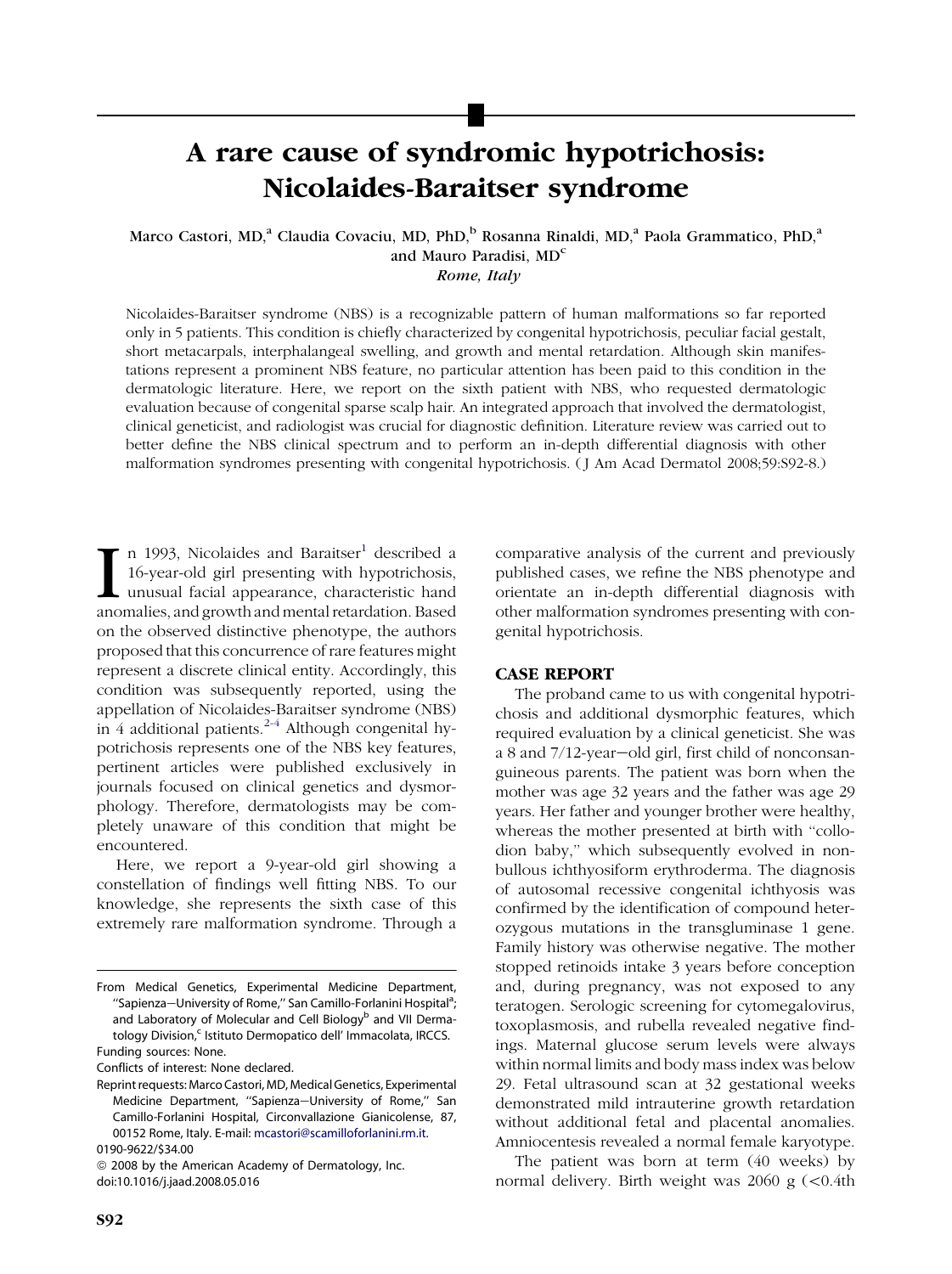

Fig 1. Sparse scalp hair on the vertex (A) and parieto-occipital region (B).

centile), length 46 cm (second centile), head circumference 33 cm (ninth centile), and Apgar score  $8^1$  $8^1$  and  $9<sup>5</sup>$  $9<sup>5</sup>$  $9<sup>5</sup>$  Because of the low birth weight, she was bottle fed for 10 days and gained weight without complications. Shortly after birth, small ostium secundum atrial septal defect and mild stenosis of the left pulmonary artery without significant hemodynamic consequence were noted and resolved spontaneously in a couple of months. The proband's mother noticed sparse scalp hair since a few weeks after birth. Patient's early development was within normal limits, as she obtained independent sitting at 6 months, walked at 17 months, and said first words at 19 months. However, although a true regression was not noticed, her subsequent progress was very slow. Dentition was normal.

At the time of examination, her weight was 20 kg (0.4th-2nd centile), height 121 cm (second centile), and head circumference 49.5 cm (0.4th centile). She had severe mental retardation (IQ  $\lt$  35) with major difficulties in both verbalization and comprehension of verbal orders. For this reason, she required special school support. Her motor development was acceptable, as she was self-sufficient in indoor and outdoor walking and had good fine coordination and manipulative skills. However, she displayed clumsy running. On physical examination, hypotrichosis with hair of normal length, growth pattern, and texture was observed (Fig 1). Subcutaneous adipose tissue was scarcely represented and prominent umbilical stomp was also evident ([Fig 2,](#page-2-0) A). Dysmorphologic examination revealed a constellation of facial anomalies including an inverted triangular shape, low front hairline, mild facial hirsutism, deep-set eyes, pointed nasal tip, thin nasal bridge, broad nares, relatively smooth philtrum, high-arched palate, and thick lower lip, although a true coarsening was not evident [\(Fig 2,](#page-2-0) B). In addition, the extremities revealed a peculiar aspect, consisting of ''drumstick'' fingers with prominent interphalangeal joints [\(Fig 2](#page-2-0),  $C$ ) and bilateral sandal gap. There was hyperlaxity of fingers contrasting with relatively limited motion of the large joints.

Microscopic examination of the hair under direct and polarized light did not reveal any anomaly. A complete metabolic screening, including serum amino and organic acids, lactate, ceruplasmin, copper, and zinc levels; biotinidase activity; transferrin eletrophoresis; and urine organic acid levels, revealed negative findings. Celiac disease and thyroid dysfunction were also excluded. Peripheral lymphocyte karyotype was 46,XX. Hand radiograph demonstrated bone age grossly concordant with chronologic age (Greulich and Pyle's standards<sup>[6](#page-6-0)</sup>), bilateral ivory epyphysis of the fifth finger distal phalanx, and brachydactyly predominantly affecting the metacarpals [\(Fig 2,](#page-2-0) D). Metacarpophalangeal length measurement and profile pattern analysis demonstrated generalized long bone shortening particularly evident on the ulnar side (data not shown). Spine radiograph, brain magnetic resonance imaging, and kidney ultrasound all revealed negative findings. Audiologic and ophthalmologic surveys yielded normal results except for mild myopia.

#### DISCUSSION

In our patient, permutation of growth retardation, developmental delay, peculiar facial appearance, congenital hypotrichosis, interphalangeal swelling, and short metacarpal bones is diagnostic for NBS. Characteristics of the current and the 5 previously described patients are summarized in [Table I.](#page-3-0) Based on these data, a distinguishable pattern of dysmorphogenetic features for NBS emerges. Congenital hypotrichosis, moderate to severe mental retardation, and growth retardation often with prenatal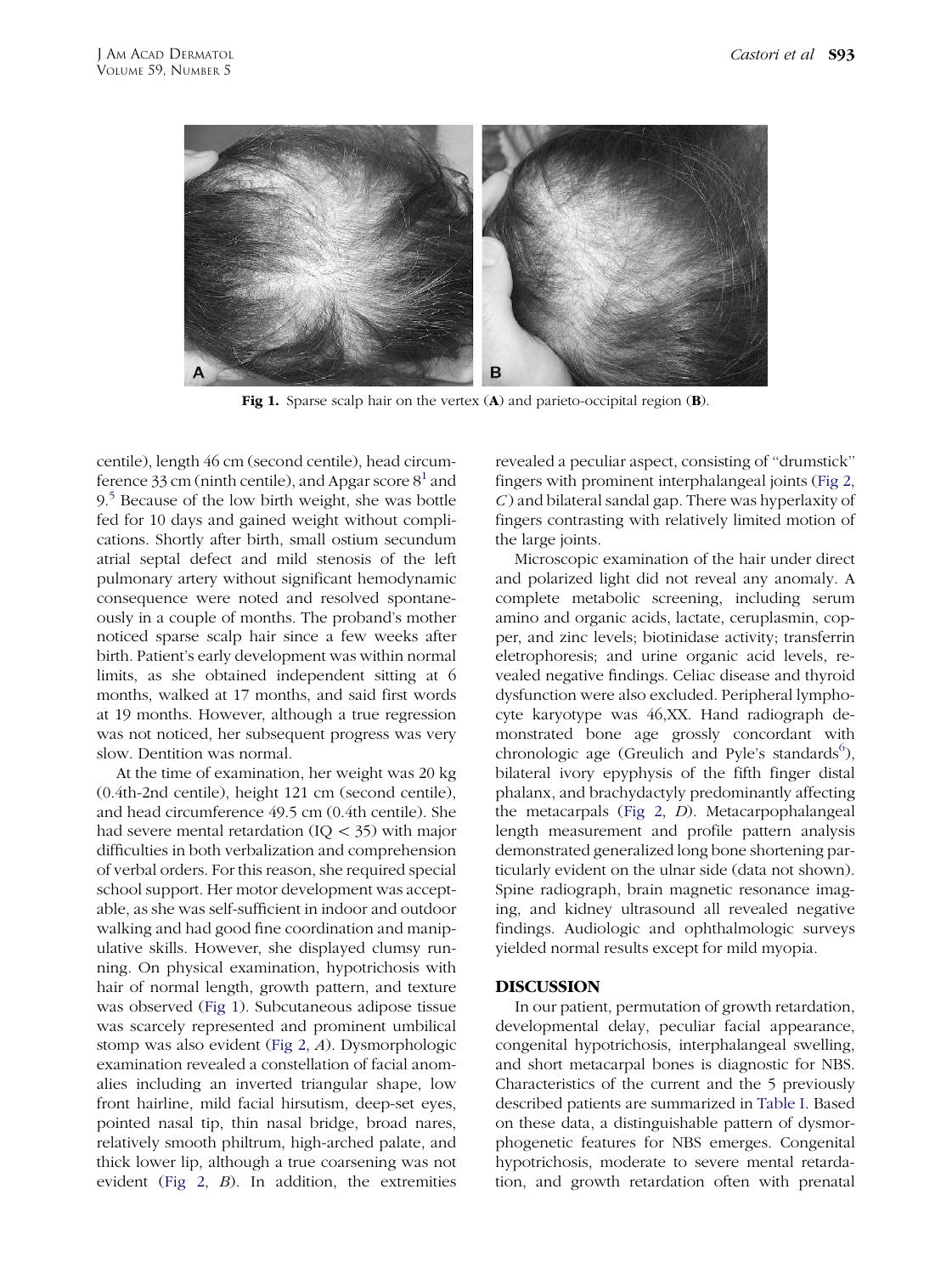<span id="page-2-0"></span>

Fig 2. Deficient adipose tissue leading to lipoatrophic appearance; note prominent umbilical stomp (A). Peculiar facial gestalt consisting in triangular face, low front hairline with frontal hirsutism and mild synophrys, deep-set eyes, thin nasal bridge, broad nares, moderately flat philtrum, and prominent lower lip (B). Drumstick fingers with prominent interphalangeal joints (C). Hand radiograph (performed at age 8 and 7/12 years) showing bone age grossly concordant with chronologic age, bilateral ivory epiphysis of distal phalanx V, hypertrophic ungual tufts, generalized brachydactyly with particularly shortened metacarpals (D).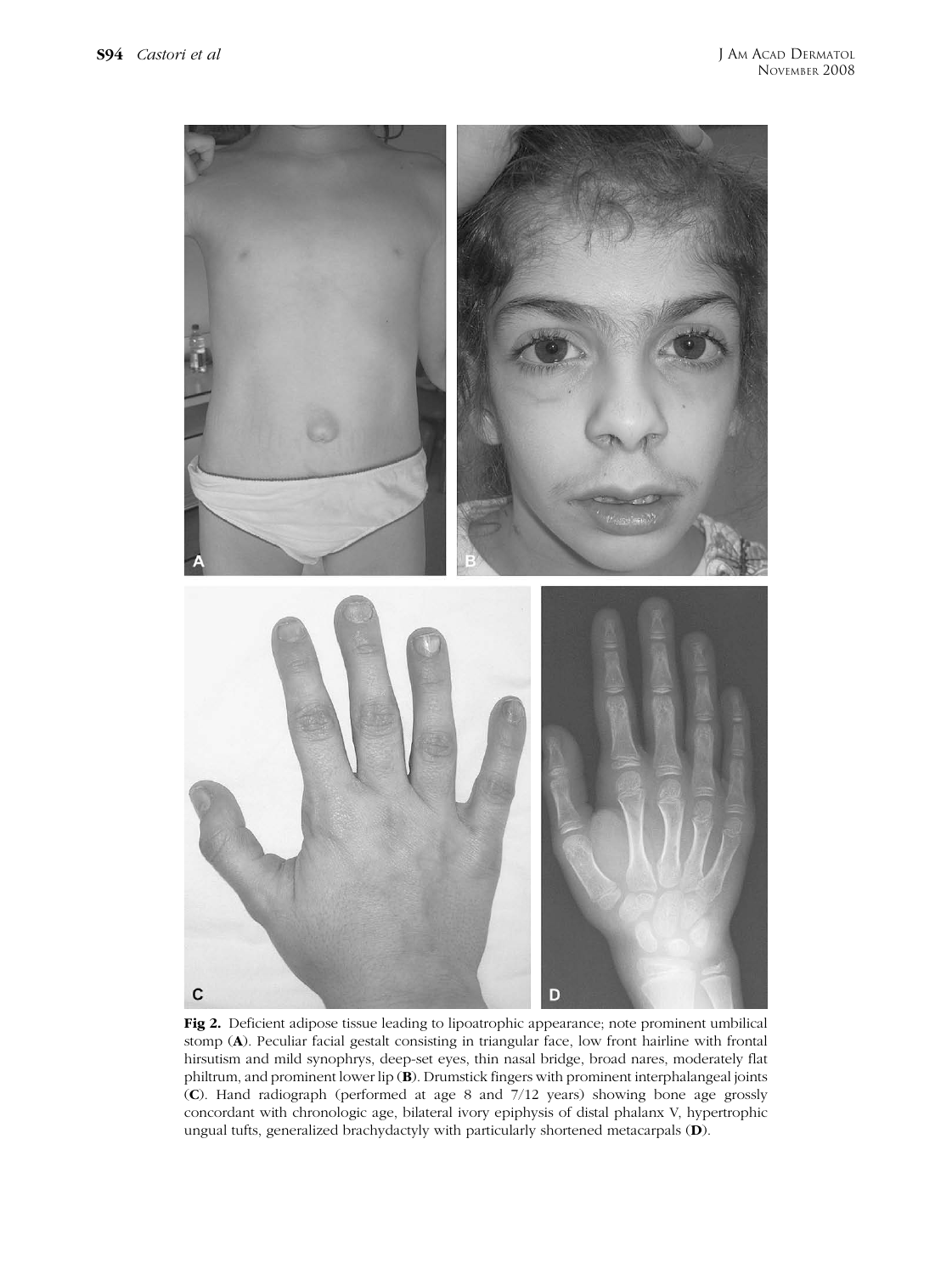| Characteristic                   | Nicolaides and<br>Baraitser <sup>1</sup> (1993) | Krajewska-Walasek<br>et al <sup>2</sup> (1996) | Witters and Fryns <sup>4</sup><br>(2003) | Morin et al <sup>3</sup> (2003)    |                             |                          |       |
|----------------------------------|-------------------------------------------------|------------------------------------------------|------------------------------------------|------------------------------------|-----------------------------|--------------------------|-------|
|                                  |                                                 |                                                |                                          | Patient 1                          | Patient 2                   | Current patient          | Total |
| Age at last examination, y       | 16                                              | 19                                             | $>18$                                    | 6                                  | 22                          | 9                        |       |
| Sex                              | F                                               | M                                              | F                                        | F                                  | F.                          | F                        |       |
| Maternal/paternal age, y         | 23/39                                           | 22/26                                          | na/na                                    | 25/26                              | 25/na                       | 32/29                    |       |
| Consanguineous parents           |                                                 |                                                |                                          |                                    |                             |                          | 0/6   |
| IUGR/low birth weight            | $^{+}$                                          | $+$                                            | $+$                                      | $^{+}$                             |                             | $+$                      | 5/6   |
| Postnatal growth<br>retardation  | $+$                                             | $^{+}$                                         | + (Weight only)                          | $^{+}$                             | $^{+}$                      | + (Weight only)          | 6/6   |
| Microcephaly                     | $^{+}$                                          |                                                |                                          | $^{+}$                             | $+$                         | $\ddot{}$                | 5/6   |
| DD/MR                            | + (Severe)                                      | + (Moderate-severe)                            | + (Moderate)                             | + (Severe)                         | + (Severe)                  | + (Severe)               | 6/6   |
| <b>Seizures</b>                  | $^{+}$                                          |                                                |                                          | $^{+}$                             | $^{+}$                      |                          | 3/6   |
| Hypotrichosis                    |                                                 | $^{+}$                                         | $^{+}$                                   | $^{+}$                             | $^{+}$                      | $^{+}$                   | 6/6   |
| Deficient adipose tissue         | $^{+}$                                          |                                                | $+$                                      | $^{+}$                             | $+$                         | $+$                      | 5/6   |
| Prominent umbilical              |                                                 | $^{+}$                                         |                                          |                                    |                             | $+$                      | 2/6   |
| stomp                            |                                                 |                                                |                                          |                                    |                             |                          |       |
| Facial dysmorphism               |                                                 |                                                |                                          |                                    |                             |                          |       |
| Triangular face                  | $^{+}$                                          | $+$ (Mild)                                     | $^{+}$                                   | $^+$                               | $^{+}$                      | $^{+}$                   | 6/6   |
| Deep-set eyes                    |                                                 | $^{+}$                                         | $^{+}$                                   |                                    | $^{+}$                      | $^{+}$                   | 6/6   |
| Prominent ears                   |                                                 | $+$                                            |                                          |                                    | $^{+}$                      | $^{+}$                   | 4/6   |
| Posteriorly rotated ears         |                                                 |                                                |                                          |                                    |                             |                          | 1/6   |
| Pointed tip of nose              |                                                 |                                                | $^{+}$                                   |                                    |                             | $^{+}$                   | 5/6   |
| Thin nasal bridge                |                                                 | $^{+}$                                         | $^{+}$                                   | $^{+}$                             | na                          | $^{+}$                   | 5/5   |
| Broad nares                      |                                                 | $^{+}$                                         | $^{+}$                                   |                                    |                             | $+$                      | 4/6   |
| Long/flat philtrum               |                                                 |                                                |                                          |                                    |                             | $^{+}$                   | 3/6   |
| Thick lips (especially<br>lower) |                                                 | $\overline{+}$                                 | $^{+}$                                   |                                    | $+$                         | $+$                      | 6/6   |
| High-arched palate               |                                                 |                                                | $\overline{+}$                           |                                    |                             | $^{+}$                   | 4/6   |
| Wide spaced teeth                |                                                 |                                                |                                          |                                    |                             |                          | 2/6   |
| Coarsening                       | $^{+}$                                          |                                                | $+$                                      | $^{+}$                             | $^{+}$                      |                          | 4/6   |
| Hand/foot anomalies              |                                                 |                                                |                                          |                                    |                             |                          |       |
| Drumstick fingers                |                                                 |                                                | na                                       |                                    |                             | $^+$                     | 4/5   |
| Interphalangeal swelling         |                                                 |                                                | $^{+}$                                   |                                    | $^{+}$                      | $^{+}$                   | 6/6   |
| Brachyphalangia                  |                                                 |                                                | na                                       |                                    | $^{+}$                      | $+$                      | 4/5   |
| Cone-shaped epiphysis            |                                                 |                                                | na                                       |                                    |                             | $\overline{\phantom{0}}$ | 2/5   |
| Short metacarpals                |                                                 |                                                | na                                       |                                    | $^{+}$                      | $+$                      | 5/5   |
| Sandal gap                       |                                                 |                                                |                                          |                                    |                             | $+$                      | 2/6   |
| Scoliosis                        |                                                 |                                                | $^{+}$                                   |                                    | $+$                         |                          | 3/6   |
| Other features                   | Vesicoureteric<br>reflux                        | Recurrent infections;<br>cryptorchidism        |                                          | Clubfoot; mild cerebral<br>atrophy | Large joint<br>contractures |                          | 4/6   |

### <span id="page-3-0"></span>Table I. Characteristics of patients with Nicolaides-Baraitser syndrome

DD/MR, Developmental delay/mental retardation; F, female; IUGR, intrauterine growth retardation; M, male; na, not available.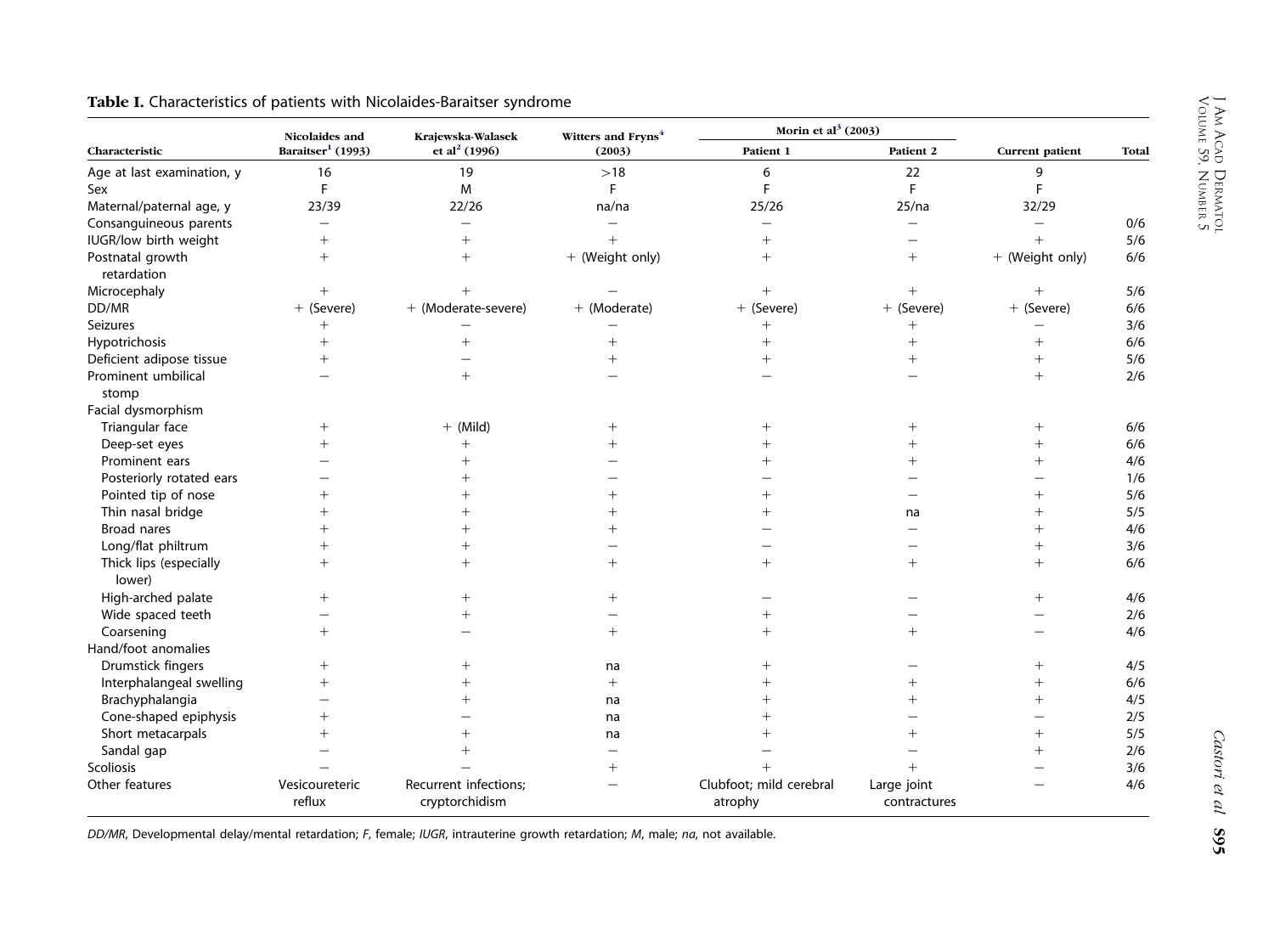| Feature                                              | Nicolaides-Baraitser<br>syndrome                                             | Coffin-Siris syndrome                                                                  | Tricho-rhino-phalangeal<br>syndrome                       | Trichothiodystrophy                                    | Cardio-facio-cutaneous<br>syndrome                                                    |
|------------------------------------------------------|------------------------------------------------------------------------------|----------------------------------------------------------------------------------------|-----------------------------------------------------------|--------------------------------------------------------|---------------------------------------------------------------------------------------|
| Growth retardation<br>(prenatal and/or<br>postnatal) | $^{+}$                                                                       |                                                                                        | $+/-$ (Type I); + (type II)                               | $^{+}$                                                 |                                                                                       |
| DD/MR                                                |                                                                              |                                                                                        | $+/-$ (Type I); $+$ (type II)                             |                                                        |                                                                                       |
| Facial dysmorphism                                   | Triangular face, deep-set<br>eyes, thin nasal bridge,<br>prominent lower lip | Coarse face with broad<br>nose, macrostomia and<br>prominent lips                      | Bulbous and pear-shaped<br>nose with notched alae<br>nasi | Thin-beaked nose,<br>protruding ears,<br>receding chin | Coarse face, tall forehead,<br>hypertelorism, down-<br>slanting palpebral<br>fissures |
| Cutaneous abnormalities                              | $^+$                                                                         |                                                                                        | $^{+}$                                                    |                                                        |                                                                                       |
| Sparse hair                                          | $+$                                                                          |                                                                                        | $^{+}$                                                    |                                                        |                                                                                       |
| Morphologic hair<br>abnormalities                    |                                                                              |                                                                                        |                                                           | Brittle hair, trichoschisis,<br>tiger-tail pattern     | Brittle and curly hair                                                                |
| Follicular hyperkeratosis                            |                                                                              |                                                                                        |                                                           |                                                        |                                                                                       |
| Thick eyebrows                                       |                                                                              |                                                                                        | $+/-$                                                     |                                                        |                                                                                       |
| <b>Hirsutism</b>                                     | $+/-$                                                                        |                                                                                        |                                                           |                                                        |                                                                                       |
| Ichthyosis                                           |                                                                              |                                                                                        |                                                           |                                                        | $+/-$                                                                                 |
| Nail dystrophy                                       |                                                                              | + (Fifth digit)                                                                        | $+/-$                                                     |                                                        | $+/-$                                                                                 |
| Deficient adipose tissue                             | $^{+}$                                                                       |                                                                                        |                                                           |                                                        |                                                                                       |
| Loose/redundant skin                                 |                                                                              |                                                                                        | $+$ (Type II)                                             |                                                        | $+/-$                                                                                 |
| Hand abnormalities                                   | $^{+}$                                                                       |                                                                                        |                                                           |                                                        |                                                                                       |
| IPJ swelling                                         | $^{+}$                                                                       |                                                                                        |                                                           |                                                        |                                                                                       |
| IPJ lateral deviation                                |                                                                              |                                                                                        |                                                           |                                                        |                                                                                       |
| Brachydactyly                                        | $+/-$                                                                        | + (Fifth finger)                                                                       |                                                           |                                                        |                                                                                       |
| Short metacarpals                                    | $+$                                                                          |                                                                                        |                                                           |                                                        |                                                                                       |
| Cone-shaped epiphyses                                | $+/-$                                                                        |                                                                                        |                                                           |                                                        |                                                                                       |
| Other key features                                   | Seizures                                                                     | Feeding difficulties; heart<br>abnormalities; joint<br>laxity; recurrent<br>infections | Perthes-like anomaly;<br>multiple exostoses<br>(type II)  | Photosensitivity; recurrent<br>infections              | Feeding difficulties; heart<br>abnormalities*; seizures                               |
| Inheritance(s)                                       | Sporadic                                                                     | AR; AD (?)                                                                             | AD (type I); contiguous<br>gene syndrome (type II)        | AR                                                     | AD                                                                                    |
| Gene(s)                                              | Unknown                                                                      | Unknown                                                                                | TRPS1                                                     | ERCC2, ERCC3, GTF2H5,<br>TTDN1                         | BRAF, KRAS, MEK1, MEK2                                                                |

### <span id="page-4-0"></span>Table II. Differential diagnosis of Nicolaides-Baraitser syndrome

AD, Autosomal dominant; AR, autosomal recessive; BRAF, v-raf murine sarcoma viral oncogene homolog B1 (gene); DD/MR, developmental delay/mental retardation; ERCC, excision-repair, complementing defective, in Chinese hamster (gene); GTF2H5, general transcription factor IIH, peptide 5 (gene); IPJ, interphalangeal joint; KRAS, v-ki-ras2 kirsten rat sarcoma viral oncogene homolog (gene); MEK, MAPK/ERK kinase; TRPS1, tricho-rhino-phalangeal syndrome 1 (gene); TTDN1, trichothiodystrophy nonphotosensitive 1 (gene); +, common feature; +/-, occasional feature; -, neverreported feature.

\*Pulmonary valve stenosis, atrial septal defect, and hypertrophic cardiomyopathy are the most common findings.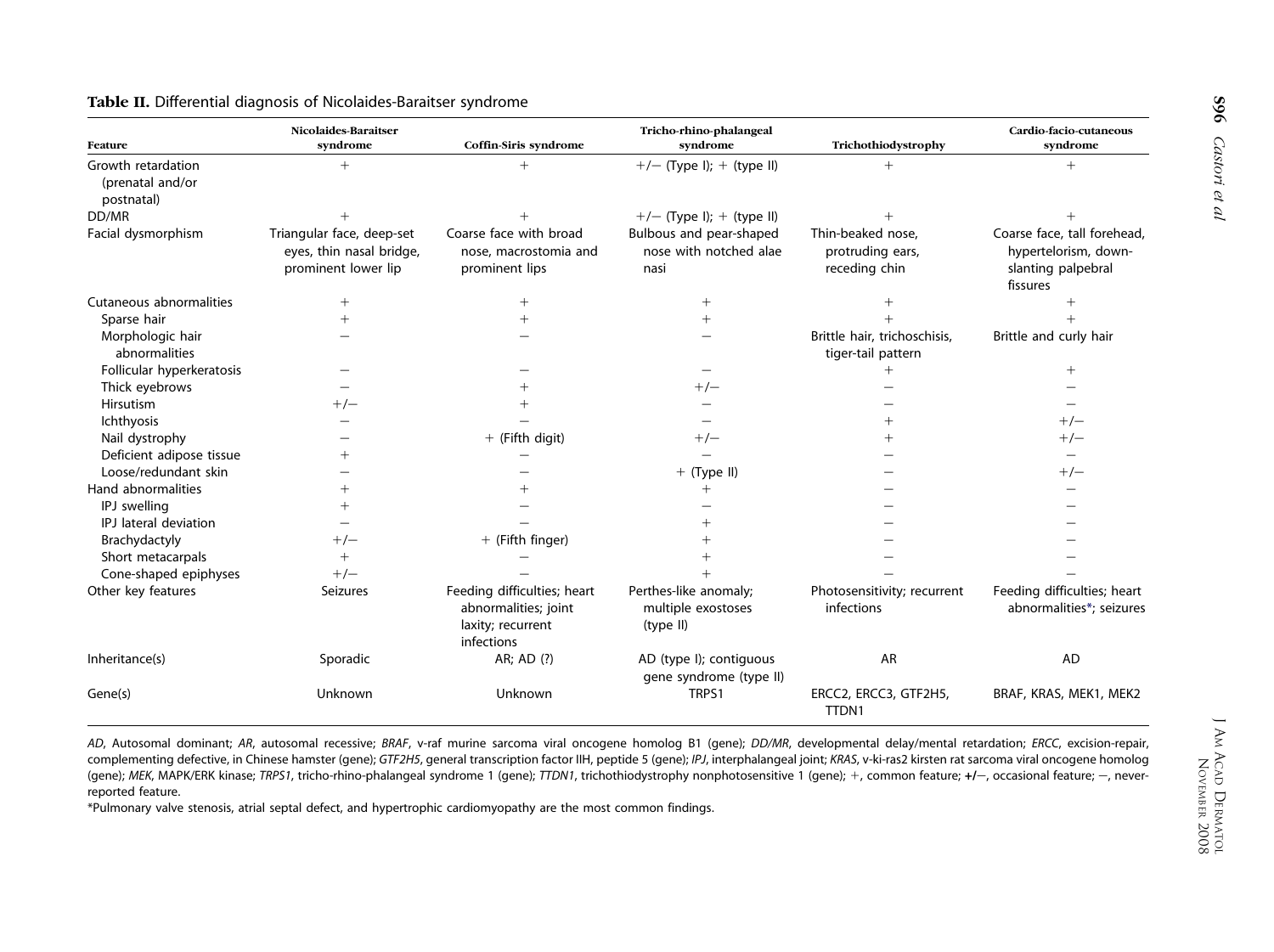<span id="page-5-0"></span>onset and resulting in deficient adipose tissue represent a constant triad. In particular, early development milestones seem to be reached within normal limits but subsequent progression is significantly delayed. Seizures, which were originally reported as a prominent feature, $<sup>1</sup>$  are observed only in 50% of patients.</sup> Facial gestalt is striking and always characterized by an inverted triangular shape, deep-set eyes, thin nasal bridge, and thick lower lip. Pointed nasal tip and broad nares are quite common additional features. Coarsening seems progressive and may be unnoticed in some cases, $<sup>2</sup>$  including the current one. Finally,</sup> hand anomalies, mainly including drumstick fingers, interphalangeal swelling, and stubby metacarpals, lead to a distinctive picture ([Fig 2,](#page-2-0) C in this article and [Fig 2](#page-2-0) in Krajewska-Walasek et al<sup>2</sup>). Phalangeal shortening and progressive length alteration along the antero-to-posterior gradient, observed in our case, represent instead a previously unreported finding. However, we are not able to confirm this impression by metacarpophalangeal profile pattern analysis in other published cases because of the relatively low quality of available article copies.

In dysmorphology, the association of hypotrichosis, and growth and mental retardation, is not uncommon, as it may occur in at least 62 distinct conditions listed in the London Dysmorphology Database.<sup>5</sup> However, in most of them, the concurrence of sparse hair, and developmental and growth delay, in the same individual is exceptional and the constellation of additional findings makes straightforward the differential diagnosis. Therefore, only a limited number of these conditions may come to the attention of the dermatologist before a precise diagnosis has been made. In this setting, differential diagnosis of NBS mainly includes Coffin-Siris, tricho-rhino-phalangeal, and cardio-facio-cutaneous syndromes, and trichothiodystrophy [\(Table II](#page-4-0)).[7-10](#page-6-0) An accurate evaluation of the clinical history, and of the facial, heart, and hand anomalies, drives the clinician toward the most probable diagnosis. However, examination of the skin and adnexa (especially, hair and nails) is of utmost importance to confirm the initial suspicion [\(Table II\)](#page-4-0). In our patient, the concurrence of hypotrichosis and (mild) facial hirsutism mainly requests differentiation from Coffin-Siris syndrome. However, the characteristic pattern of hand anomalies, different overall facial appearance, and absence of hypotonia; feeding difficulties; and recurrent infections are not compatible with this condition.

Three additional genetic conditions, namely Menkes disease, and biotinidase and holocarboxylase synthetase deficiency, may present with hypotrichosis, and developmental and growth retardation.[11,12](#page-6-0) These disorders usually display early and

severe neurologic deterioration that poses little doubt about the hypothesis of an inborn metabolic disorder. However, in patients with partial biotinidase/holocarboxylase synthetase deficiency or with mild Menkes disease the diagnosis is usually delayed and, thus, NBS should be considered. Also in these cases, in addition to metabolic screening (ie, serum biotinidase activity, copper and ceruplasmin levels, and urine organic acid levels), skin examination can disclose specific clues, such as cutis laxa, hypopigmentation, and hair structural anomalies for Menkes disease, and eczematoid and xerotic lesions for biotinidase/holocarboxylase synthetase deficiency. Finally, in 1980, Dennis and Cohen<sup>[13](#page-6-0)</sup> described two siblings presenting with features reminiscent of NBS but lacking microcephaly, characteristic hand anomalies, and growth retardation. In addition, an exhaustive metabolic screening was not carried out in these patients. Therefore, a syndromic classification of this family remains inconclusive.

NBS has been described so far in a total of 6 patients, all sporadic and born to unrelated parents. Five are female and one is male, but no differential disease expression between sexes is noted [\(Table I](#page-3-0)). At the moment, the origin of this condition remains unknown. The absence of consanguineous parents and advanced mean parental age at conception does not convincingly support both autosomal recessive and de novo dominant mutations. The skewed sex ratio suggests an X-linked dominant mutation; however, a contiguous gene syndrome or a still-unidentified environmental factor could be alternative hypotheses. Additional reports and molecular studies are needed to solve this issue.

The authors wish to thank Mr Gesualdo Scriva and Mrs Paola Menichetti (Scientific Library, IDI-IRCCS, Rome, Italy) for their kind assistance in bibliographic search. The authors also acknowledge Dr Marina D'Alessio for proofreading the text.

#### **REFERENCES**

- 1. Nicolaides P, Baraitser M. An unusual syndrome with mental retardation and sparse hair. Clin Dysmorphol 1993;2:232-6.
- 2. Krajewska-Walasek M, Chrzanowska K, Czermiska-Kowalska A. Another patient with an unusual syndrome of mental retardation and sparse hair? Clin Dysmorphol 1996;5: 183-6.
- 3. Morin G, Villemain L, Baumann C, Mathieu M, Blanc N, Verloes A. Nicolaides-Baraitser syndrome: confirmatory report of a syndrome with sparse hair, mental retardation, and short stature and metacarpals. Clin Dysmorphol 2003;12: 237-40.
- 4. Witters I, Fryns JP. Mental retardation, sparse hair, facial dysmorphism with a prominent lower lip, and lipodystrophy: a variant example of Nicolaides-Baraitser syndrome? Genet Couns 2003;14:245-7.
- 5. Winter RM, Baraitser M. London dysmorphology database. Bushey, UK: London Medical Database Ltd; 2005.